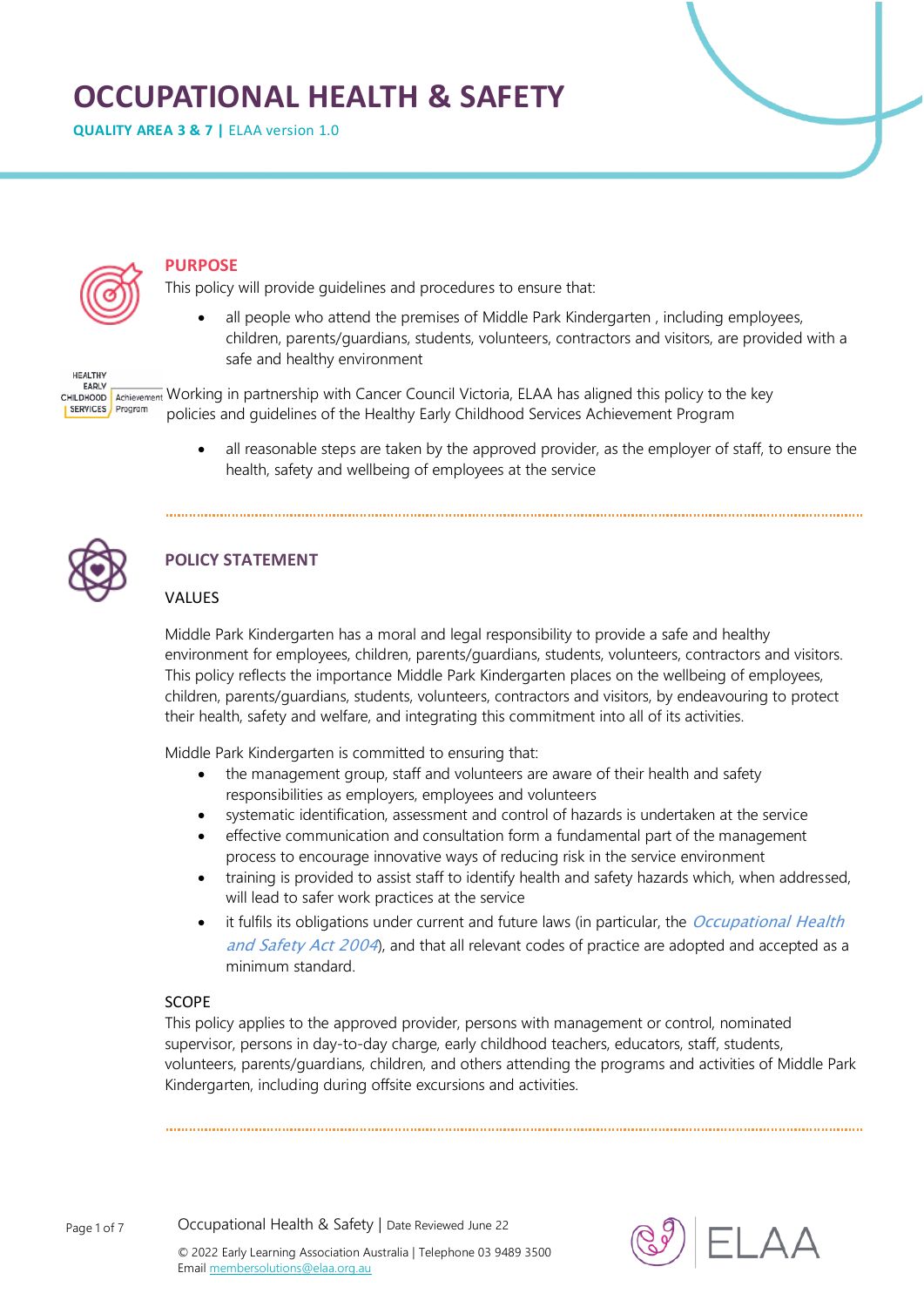| <b>RESPONSIBILITIES</b>                                                                                                                                                                                                                                                                                                                                                                                                                                                                                                                                                                                                                                                                                                                                                                                                                                                  | with management or contro<br>Approved provider and persons | persons in day-to-day charge<br>Nominated supervisor and | educators and all other staff<br>Early childhood teacher, | Parents/guardians | students<br>Contractors, volunteers and |
|--------------------------------------------------------------------------------------------------------------------------------------------------------------------------------------------------------------------------------------------------------------------------------------------------------------------------------------------------------------------------------------------------------------------------------------------------------------------------------------------------------------------------------------------------------------------------------------------------------------------------------------------------------------------------------------------------------------------------------------------------------------------------------------------------------------------------------------------------------------------------|------------------------------------------------------------|----------------------------------------------------------|-----------------------------------------------------------|-------------------|-----------------------------------------|
| R indicates legislation requirement, and should not be deleted<br>Providing and maintaining a work environment that is safe                                                                                                                                                                                                                                                                                                                                                                                                                                                                                                                                                                                                                                                                                                                                              |                                                            |                                                          |                                                           |                   |                                         |
| and without risks to health (OHS Act: Section 21) This<br>includes ensuring that:<br>there are safe systems of work<br>all plant and equipment provided for use by staff,<br>including machinery, appliances and tools etc., are<br>safe and meet relevant safety standards<br>substances, and plant and equipment, are used,<br>handled, and stored safely<br>material safety data sheets are supplied for all<br>$\bullet$<br>chemicals kept and/or used at the service<br>there are adequate welfare facilities e.g. first aid and<br>$\bullet$<br>dining facilities etc.<br>there is appropriate information, instruction, training<br>and supervision for employees<br>Note: This duty of care is owed to all employees, children,<br>parents/guardians, volunteers, students, contractors and<br>any members of the public who are at the workplace at<br>any time | R                                                          | $\sqrt{}$                                                |                                                           |                   |                                         |
| Ensuring there is a systematic risk management approach to<br>the management of workplace hazards. This includes                                                                                                                                                                                                                                                                                                                                                                                                                                                                                                                                                                                                                                                                                                                                                         |                                                            |                                                          |                                                           |                   |                                         |
| ensuring that:<br>hazards and risks to health and safety are identified,<br>assessed and eliminated or, if it is not possible to<br>remove the hazard/risk completely, effectively<br>controlled<br>measures employed to eliminate/control hazards and<br>risks to health and safety are monitored and<br>evaluated regularly<br>Organising/facilitating regular safety audits of the following:<br>indoor and outdoor environments<br>all equipment, including emergency equipment<br>playgrounds and fixed equipment in outdoor<br>environments                                                                                                                                                                                                                                                                                                                        | R                                                          | V                                                        |                                                           |                   |                                         |

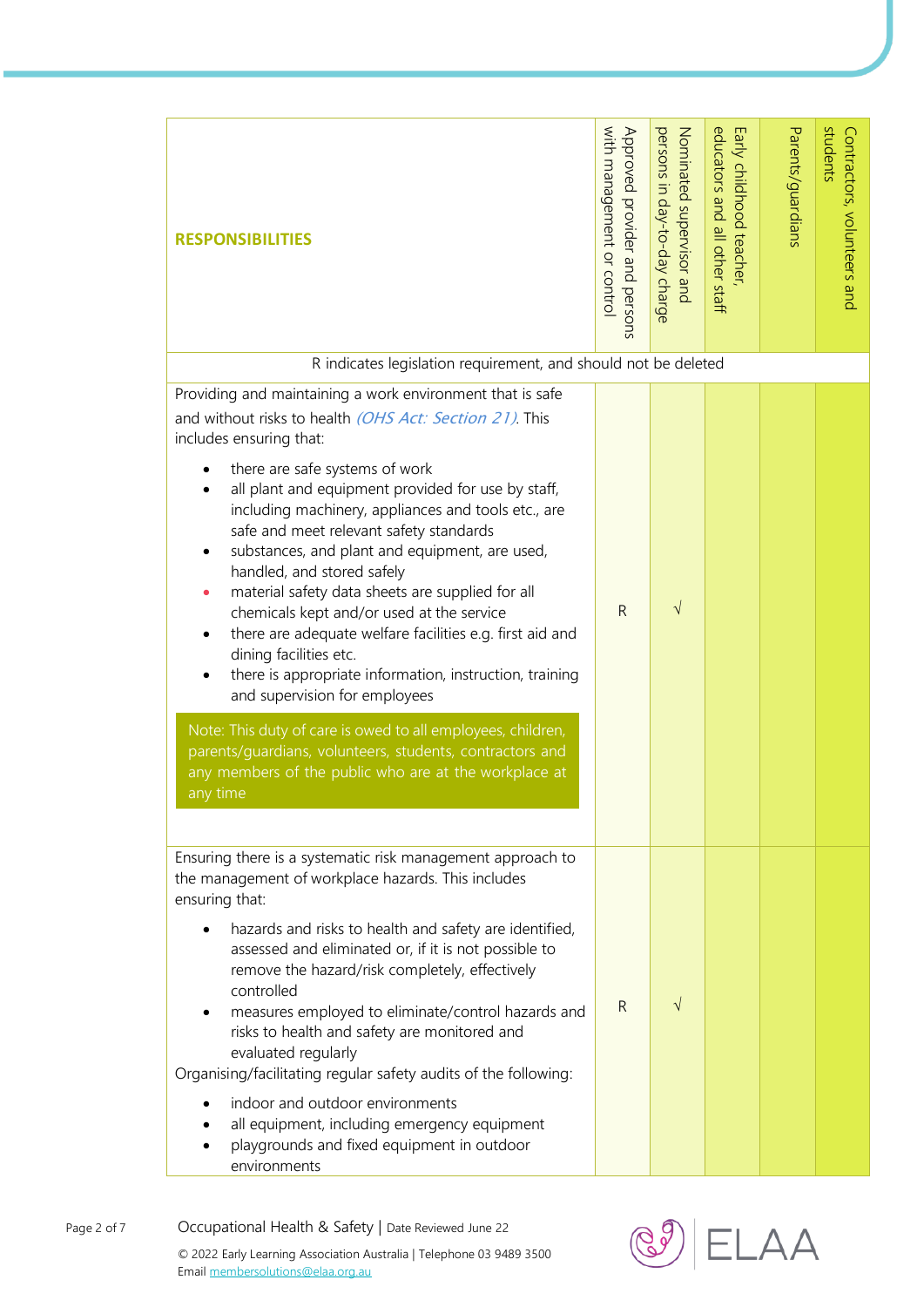| cleaning services<br>$\bullet$<br>horticultural maintenance<br>pest control                                                                                                                                                                                                           |              |           |           |            |            |
|---------------------------------------------------------------------------------------------------------------------------------------------------------------------------------------------------------------------------------------------------------------------------------------|--------------|-----------|-----------|------------|------------|
| Ensuring that all cupboards/rooms are labelled accordingly,<br>including those that contain chemicals and first aid kits, and<br>that child-proof locks are installed on doors and cupboards<br>where contents may be harmful                                                         | $\mathsf{R}$ | $\sqrt{}$ |           |            |            |
| Ensuring the physical environment at the service is safe,<br>secure and free from hazards for everyone at the service<br>(refer to Child Safe Environment and Wellbeing Policy)                                                                                                       | $\mathsf{R}$ | $\sqrt{}$ | $\sqrt{}$ |            | $\sqrt{}$  |
| Ensuring that all equipment and materials used at the service<br>meet relevant safety standards                                                                                                                                                                                       | ${\sf R}$    | $\sqrt{}$ | $\sqrt{}$ |            | $\sqrt{}$  |
| Ensuring that all plant, equipment and furniture are<br>maintained in a safe condition (Regulation 103)                                                                                                                                                                               | $\mathsf{R}$ | $\sqrt{}$ | $\sqrt{}$ |            | $\sqrt{}$  |
| Maintaining a clean environment daily, and removing<br>tripping/slipping hazards as soon as these become apparent                                                                                                                                                                     | $\mathsf{R}$ | $\sqrt{}$ | $\sqrt{}$ |            | $\sqrt{ }$ |
| Ensuring the service is up to date with current legislation on<br>child restraints in vehicles if transporting children (refer to<br>Road Safety and Safe Transport Policy)                                                                                                           | $\mathsf{R}$ | $\sqrt{}$ |           |            |            |
| Monitoring the conditions of the workplace and the health of<br>employees (OHS Act: Section 22)                                                                                                                                                                                       | $\mathsf{R}$ | $\sqrt{}$ | $\sqrt{}$ |            | $\sqrt{}$  |
| Taking care of their own safety and the safety of others who<br>may be affected by their actions                                                                                                                                                                                      | $\mathsf{R}$ | $\sqrt{}$ | $\sqrt{}$ |            | $\sqrt{}$  |
| Involving children in conversations regarding OHS and<br>incorporating OHS into the curriculum.                                                                                                                                                                                       |              | $\sqrt{}$ | $\sqrt{}$ |            | $\sqrt{}$  |
| Protecting other individuals from risks arising from the<br>service's activities, including holding a fete or a working bee<br>etc., or any activity that is ancillary to the operation of the<br>service e.g. contractors cleaning the premises after hours<br>(OHS Act: Section 23) | $\mathsf{R}$ | $\sqrt{}$ | V         |            |            |
| Providing adequate instruction to staff in safe working<br>procedures, and informing them of known hazards to their<br>health and wellbeing that are associated with the work that<br>they perform at the service                                                                     | $\mathsf{R}$ | $\sqrt{}$ | V         |            |            |
| Developing procedures to guide the safe use of harmful<br>substances, such as chemicals, in the workplace                                                                                                                                                                             | $\mathsf{R}$ | $\sqrt{}$ |           |            |            |
| Ensuring that OHS accountability is included in all position<br>descriptions                                                                                                                                                                                                          | $\mathsf{R}$ | $\sqrt{}$ |           |            |            |
| Ensuring this policy is available to employees,<br>parents/guardian, students, volunteers, contractors and<br>displayed in a prominent location.                                                                                                                                      | $\mathsf{R}$ | $\sqrt{}$ |           |            |            |
| Allocating adequate resources to implement this policy                                                                                                                                                                                                                                | $\mathsf{R}$ | $\sqrt{}$ |           |            |            |
| Occupational Health & Safety   Date Reviewed June 22<br>© 2022 Early Learning Association Australia   Telephone 03 9489 3500<br>Email membersolutions@elaa.org.au                                                                                                                     |              |           |           | $\Delta A$ |            |

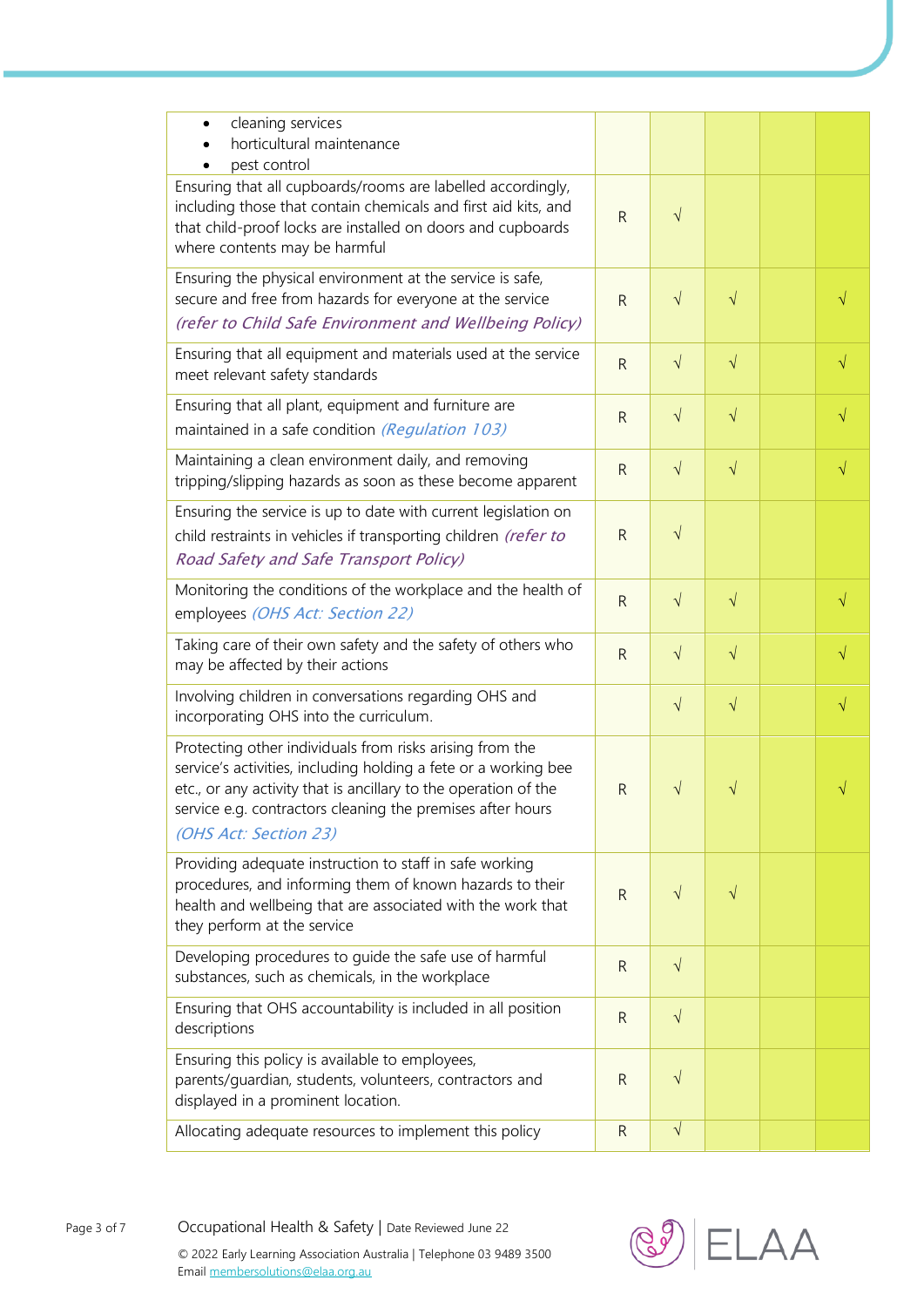| Implementing/practising emergency and evacuation<br>procedures (refer to Emergency and Evacuation Policy)                                                                                                                                                                                                                                                                                                                                              | $\mathsf{R}$                  | $\sqrt{ }$ | $\sqrt{}$ |           | $\sqrt{}$ |
|--------------------------------------------------------------------------------------------------------------------------------------------------------------------------------------------------------------------------------------------------------------------------------------------------------------------------------------------------------------------------------------------------------------------------------------------------------|-------------------------------|------------|-----------|-----------|-----------|
| Implementing and reviewing this policy in consultation with<br>the nominated supervisor, educators, staff, contractors and<br>parents/guardians                                                                                                                                                                                                                                                                                                        | $\mathsf{R}$                  | $\sqrt{}$  | $\sqrt{}$ | $\sqrt{}$ | $\sqrt{}$ |
| Identifying and providing appropriate resources, induction<br>and training to assist educators, staff, contractors, visitors,<br>volunteers and students to implement this policy                                                                                                                                                                                                                                                                      | $\mathsf{R}$                  | $\sqrt{ }$ |           |           |           |
| Ensuring the nominated supervisor, educators, staff,<br>contractors, volunteers and students are kept informed of any<br>relevant changes in legislation and practices in relation to this<br>policy                                                                                                                                                                                                                                                   | ${\sf R}$                     |            |           |           |           |
| Consulting appropriately with employees on OHS matters<br>including:<br>identification of hazards<br>making decisions on how to manage and control<br>health and safety risks<br>making decisions on health and safety procedures<br>the need for establishing an OHS committee and<br>determining membership of the committee<br>proposed changes at the service that may impact on<br>health and safety<br>establishing health and safety committees | $\mathsf{R}$                  | $\sqrt{}$  |           |           |           |
| Notifying WorkSafe Victoria about serious workplace<br>incidents, and preserving the site of an incident (OHS Act:<br>Sections 38-39)                                                                                                                                                                                                                                                                                                                  | $\mathsf{R}$                  | $\sqrt{}$  |           |           |           |
| Holding appropriate licenses, registrations and permits,<br>where required by the OHS Act                                                                                                                                                                                                                                                                                                                                                              | $\mathsf{R}$                  | $\sqrt{}$  |           |           |           |
| Attempting to resolve OHS issues with employees or their<br>representatives within a reasonable time frame                                                                                                                                                                                                                                                                                                                                             | $\mathsf{R}$                  | $\sqrt{ }$ |           |           |           |
| Not discriminating against employees who are involved in<br>health and safety negotiations                                                                                                                                                                                                                                                                                                                                                             | $\mathsf{R}$                  | $\sqrt{}$  |           |           |           |
| Allowing access to an authorised representative of a staff<br>member who is acting within their powers under the OHS Act                                                                                                                                                                                                                                                                                                                               | $\mathsf{R}$                  | $\sqrt{}$  |           |           |           |
| Producing OHS documentation as required by inspectors and<br>answering any questions that an inspector asks                                                                                                                                                                                                                                                                                                                                            | ${\sf R}$                     | $\sqrt{}$  |           |           |           |
| Not obstructing, misleading or intimidating an inspector who<br>is performing their duties.                                                                                                                                                                                                                                                                                                                                                            | $\mathsf{R}$                  | $\sqrt{}$  |           |           |           |
| Ensuring that all educators/staff are aware of this policy, and<br>are supported to implement it at the service                                                                                                                                                                                                                                                                                                                                        | $\mathsf{R}$                  | $\sqrt{}$  |           |           |           |
| Keeping up to date and complying with any relevant changes.<br>in legislation and practices in relation to this policy.                                                                                                                                                                                                                                                                                                                                | $\cdot$ <sub>R</sub> $\cdots$ | .          |           |           | √…        |
| Occupational Health & Safety   Date Reviewed June 22<br>© 2022 Early Learning Association Australia   Telephone 03 9489 3500<br>Email membersolutions@elaa.org.au                                                                                                                                                                                                                                                                                      |                               |            |           | ELAA      |           |



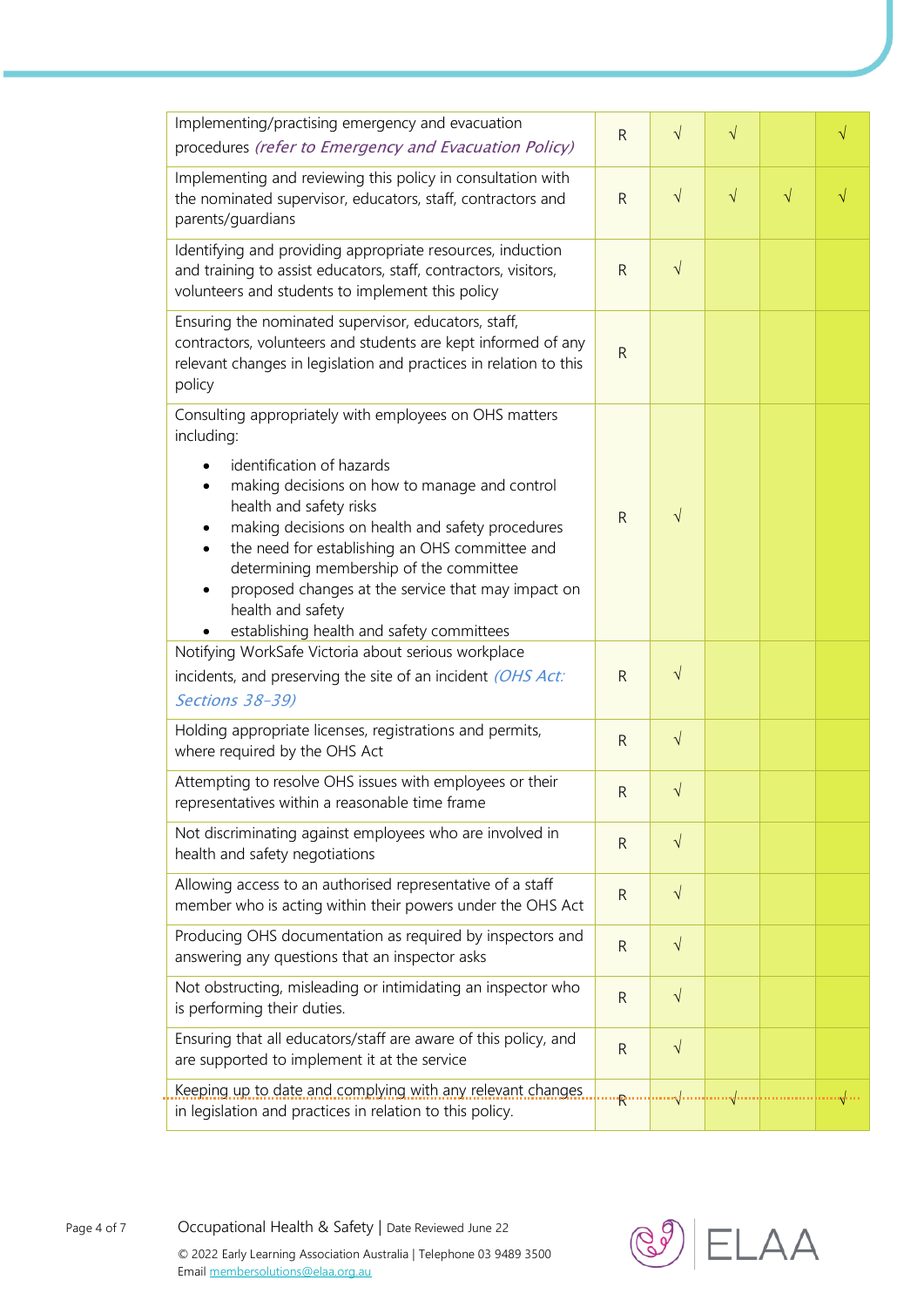## **BACKGROUND AND LEGISLATION**

## BACKGROUND

Everyone involved in an early childhood education and care service has a role to play in ensuring the service's operations are safe and without risk to the health and safety of all parties. In Victoria, health and safety in the workplace is governed by a system of laws, regulations and compliance codes that set out the responsibilities of employers and employees to ensure safety is maintained at work.

The Occupational Health and Safety Act 2004 (OHS Act) sets out the key principles, duties and rights in relation to workplace health and safety. The *Occupational Health and Safety Regulations* 2017 specifies the ways duties imposed by the OHS Act must be undertaken and prescribes procedural/administrative matters to support the OHS Act, such as requiring licenses for specific activities, or the need to keep records or notify authorities on certain matters.

The legal duties of an employer under the OHS Act are:

- to provide and maintain a workplace that is safe and without risk to the health of employees. This responsibility extends to contractors for routine tasks over which the employer has management. For contractors completing non-routine tasks, the employer must ensure that the service's daily operations and layout do not pose unreasonable risks
- to ensure other individuals, such as families and visitors, are not exposed to health and safety risks arising from the organisation's activities
- to consult with employees about OHS matters that will, or will likely, affect employees directly, including identifying hazards and assessing risks, and making decisions about risk control measures.

The *OHS Act* places the responsibility on employees for:

- taking care of their own safety and the safety of others who may be affected by their actions
- co-operating with reasonable OHS actions taken by the employer, including following guidelines, attending OHS-related training, reporting incidents, co-operating with OHS investigations, encouraging good OHS practice with fellow employees and others at the service, and assisting the employer with conducting OHS inspections during operating hours
- not interfering with safety equipment provided at the service, such as fire extinguishers

## LEGISLATION AND STANDARDS

Relevant legislation and standards include but are not limited to:

- Accident Compensation Act 1985 (Vic)
- AS/NZS 4804:2001 and 4801:2001 Occupational health and safety systems
- Education and Care Services National Law Act 2010
- Education and Care Services National Regulations 2011
- National Quality Standard, Quality Area 2: Children's Health and Safety
- National Quality Standard, Quality Area 3: Physical Environment
- National Quality Standard, Quality Area 7: Governance and Leadership
- Occupational Health and Safety Act 2004
- Occupational Health and Safety Regulations 2017

The most current amendments to listed legislation can be found at:

- Victorian Legislation Victorian Law Today: [www.legislation.vic.gov.au](http://www.legislation.vic.gov.au/)
- Commonwealth Legislation Federal Register of Legislation: [www.legislation.gov.au](http://www.legislation.gov.au/)

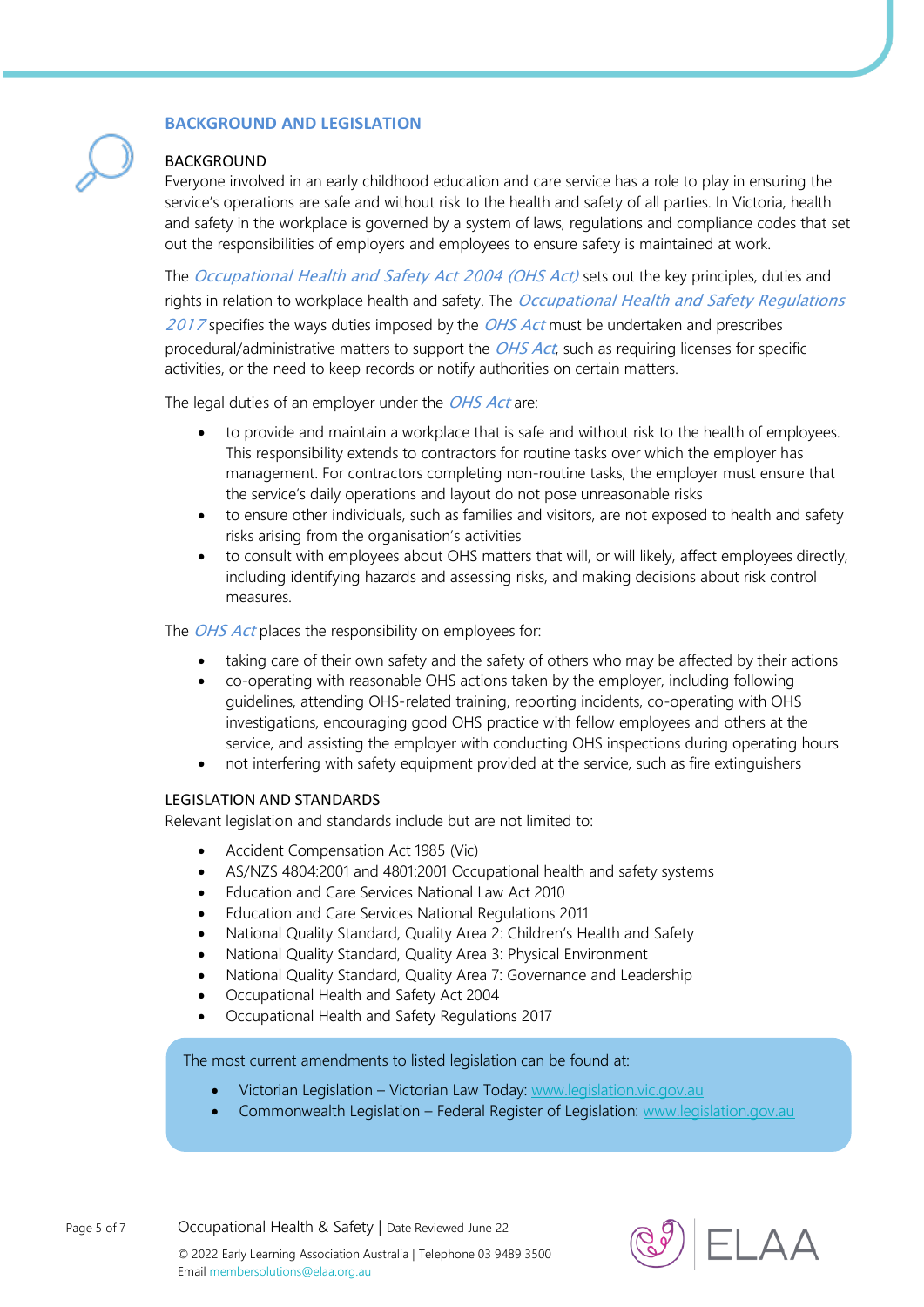#### **DEFINITIONS**

The terms defined in this section relate specifically to this policy. For regularly used terms e.g. Approved provider, Nominated supervisor, Notifiable complaints, Serious incidents, Duty of care, etc. refer to the Definitions file of the PolicyWorks catalogue.

Duty of care: A common law concept that refers to the responsibilities of organisations to provide people with an adequate level of protection against harm and all reasonable foreseeable risk of injury. In the context of this policy, duty of care refers to the responsibility of education and care services to provide children, educators, staff, students, volunteers, contractors and anyone visiting the service with an adequate level of care and protection against reasonable foreseeable harm and injury.

Hazard: An element with the potential to cause death, injury, illness or disease.

Hazard identification: A process that involves identifying all foreseeable hazards in the workplace and understanding the possible harm that each hazard may cause.

Hazard management: A structured process of hazard identification, risk assessment and control, aimed at providing safe and healthy conditions for employees, contractors and visitors while on the premises of Middle Park Kindergarten or while engaged in activities endorsed by Middle Park Kindergarten

Harm: Includes death, or injury, illness (physical or psychological) or disease that may be suffered by a person as a consequence of exposure to a hazard.

Material safety data sheet: Provides employees and emergency personnel with safety procedures for working with toxic or dangerous materials. The data sheet includes all relevant information about the material such as physical properties (e.g. melting/boiling point, toxicity and reactivity), health effects, first aid requirements and safe handling procedures (e.g. personal protective equipment, safe storage/disposal and management of spills).

OHS committee: A committee that facilitates co-operation between an employer and employees in instigating, developing and carrying out measures designed to ensure the health and safety of employees in the workplace.

Risk: The chance (likelihood) that a hazard will cause harm to individuals.

Risk assessment: A process for developing knowledge/understanding about hazards and risks so that sound decisions can be made about the control of hazards. Risk assessments assist in determining:

- what levels of harm can occur
- how harm can occur
- the likelihood that harm will occur.

Risk control: A measure, work process or system that eliminates an OHS hazard or risk, or if this is not possible, reduces the risk so far as is reasonably practicable



# **SOURCES AND RELATED POLICIES**

#### **SOURCES**

- Early Childhood Management Manual, ELAA
- Risk Assessment and Management Tool, ACECQA: [www.acecqa.gov.au](https://www.acecqa.gov.au/)
- WorkSafe Victoria[: www.worksafe.vic.gov.au](http://www.worksafe.vic.gov.au/)

#### RELATED POLICIES

• Child Safe Environment and Wellbeing

Page 6 of 7 Cocupational Health & Safety | Date Reviewed June 22 © 2022 Early Learning Association Australia | Telephone 03 9489 3500 Email [membersolutions@elaa.org.au](mailto:membersolutions@elaa.org.au)